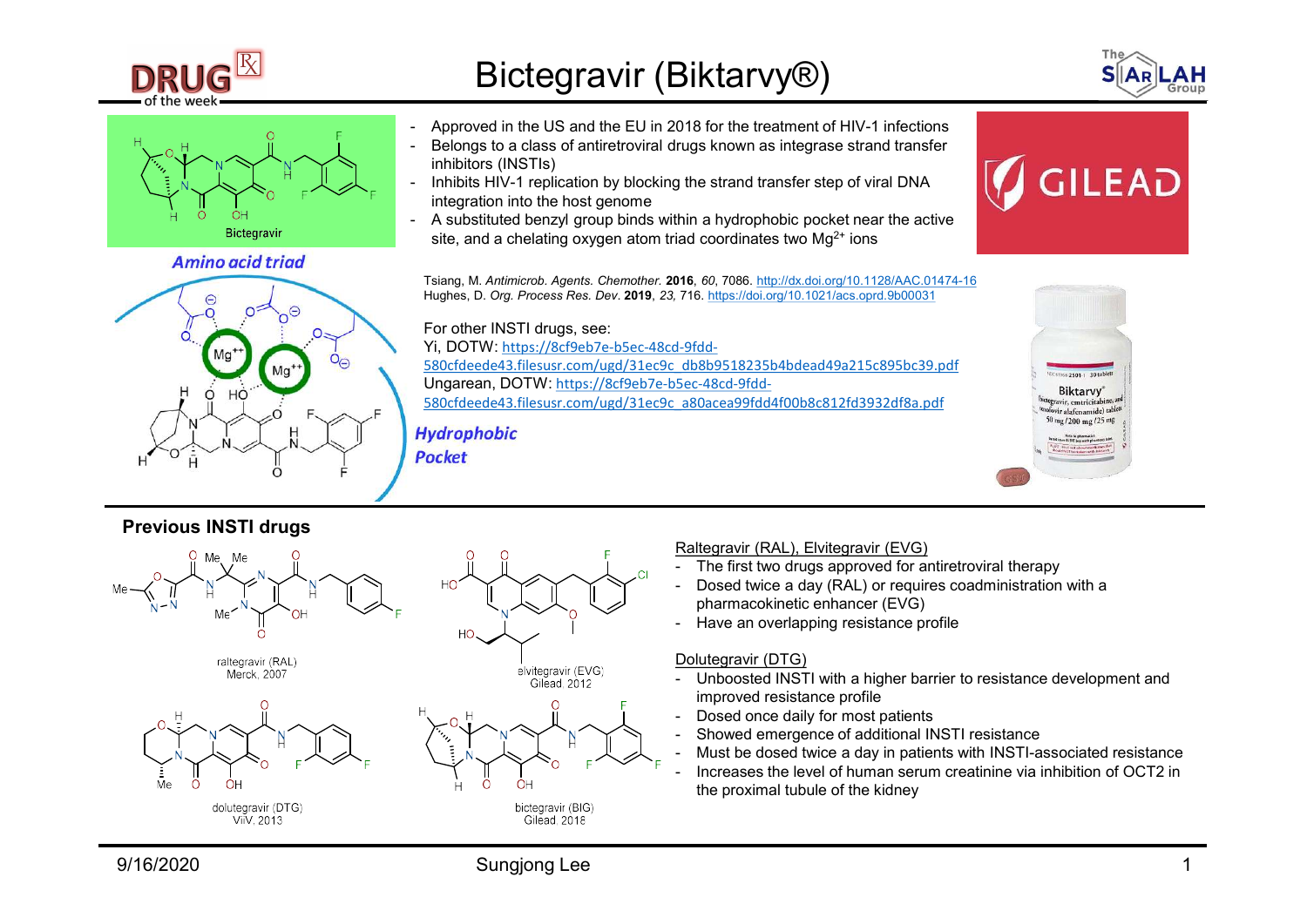





| Bictegravir (Biktarvy <sup>®</sup> ) |                       |                                                                       |                                                                          |                                     |
|--------------------------------------|-----------------------|-----------------------------------------------------------------------|--------------------------------------------------------------------------|-------------------------------------|
| profile                              |                       | $IC_{50}$ (nM)                                                        |                                                                          |                                     |
|                                      |                       |                                                                       |                                                                          |                                     |
|                                      | Compounds             | Inhibition of strand transfer                                         |                                                                          | Inhibition of 3' processing         |
|                                      | <b>BIC</b>            | $7.5 \pm 0.3$                                                         |                                                                          | $241 \pm 51$                        |
|                                      | <b>DTG</b>            | $7.4 \pm 0.6$                                                         |                                                                          | $232 \pm 33$                        |
|                                      | <b>EVG</b>            | $8.4 \pm 0.7$                                                         |                                                                          | $556 \pm 40$                        |
|                                      |                       | TABLE 2 Inhibition of HIV-1 integration in MT-2 cells by BIC          |                                                                          |                                     |
|                                      |                       |                                                                       | Assessment of direct effect on<br>integration <sup>b</sup> (fold change) |                                     |
|                                      | Compound <sup>a</sup> | Integration failure<br>of 2-LTR circles <sup>b</sup><br>(fold change) | Late reverse<br>transcription<br>products                                | Alu-LTR<br>integration<br>junctions |

Initial route